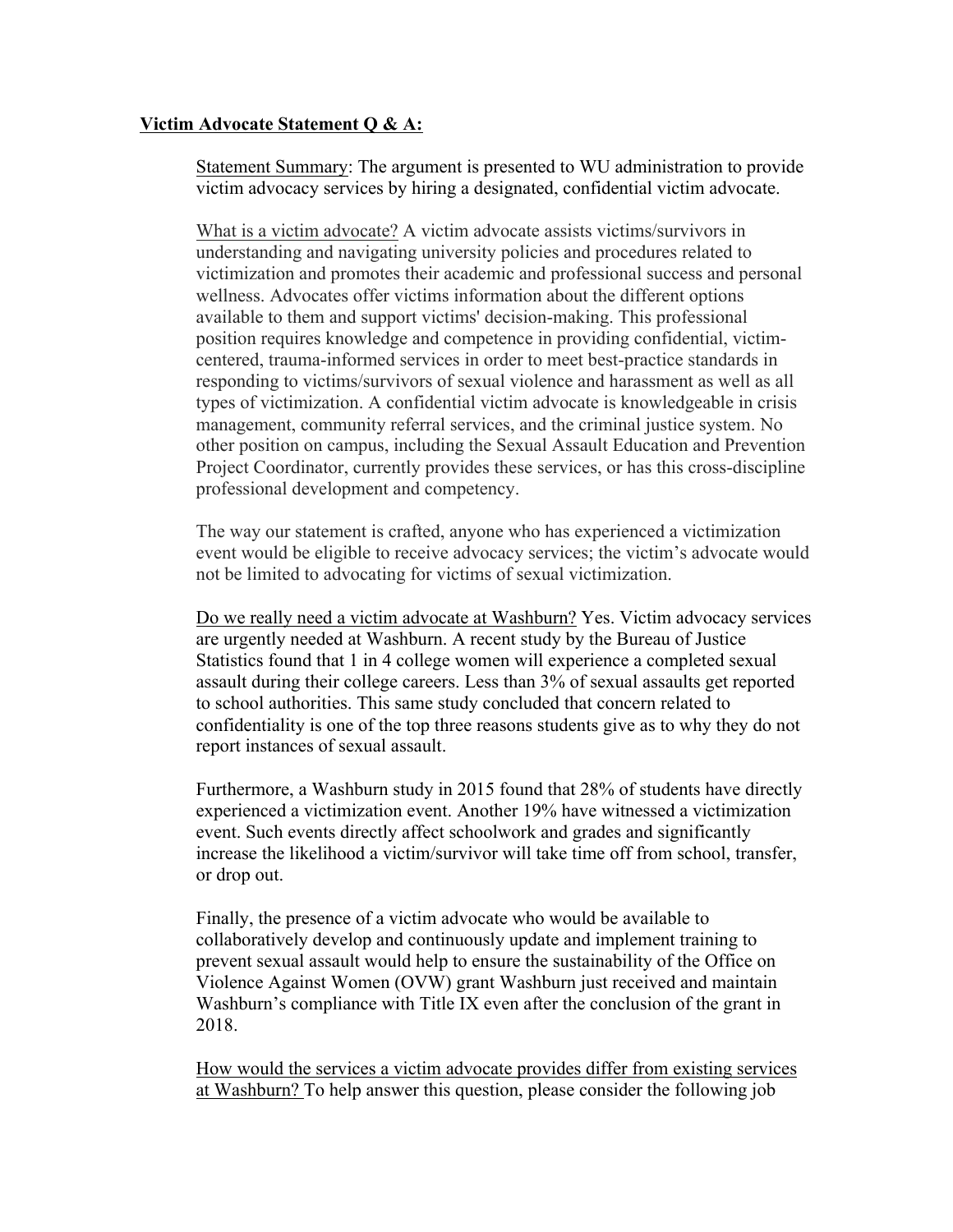descriptions of existing positions that would importantly overlap—but definitely not replicate—advocacy services:

- o Washburn counseling services are focused on short-term counseling options in order to help students perform their best academically. The current therapy techniques offered include: solution-focused, biofeedback, cognitive behavioral therapy, and interpersonal techniques. Counseling is limited to 8 sessions per semester. Washburn counseling services does not advocate on behalf of victim/survivors. Counselors are not expected to provide information about the reporting or investigatory processes, or the criminal justice system.
- o Title IX Coordinator has primary responsibility for coordinating the WU's efforts to comply with and carry out its responsibilities under Title IX, which prohibits sex discrimination in all its operations. The Title IX coordinator oversees the University's response to reports and complaints that involve possible sex discrimination to monitor outcomes, identify and address any patterns, and assess effects on the campus climate. Sexual misconduct against students, including sexual harassment, sexual assault, rape, and sexual exploitation, can be a form of sex discrimination under Title IX. The IX Coordinator is tasked with addressing the wider school community and is not committed to providing direct individual services. The Title IX Coordinator is not a confidential resource. *The Association of Title IX Administrators (ATIXA), the nation's leading providing of Title IX training and certification, issued a position statement in August 2015 strongly endorsing the need for colleges and universities to provide free and confidential support and advocacy to students and employees to strengthen the ability of the Title IX Coordinator to equitably and effectively perform his/her job*.
- o Sexual Assault Prevention Grant Coordinator is a temporary posited funded until 2018 by the Office on Violence Against Women Grant Washburn received in fall 2015. This person will develop training modules to prevent sexual assault at Washburn. She will also disseminate this training throughout the University. This is not an advocacy position. The advocate position would actually provide coordination and would likely be able to assist in dissemination of sexual assault training on campus. The victim advocate position could provide for the continuation of grant funded efforts following termination of the funding.

What kind of education would the victim advocate have? Because it is a direct service position to faculty, staff, and students, we recommend a minimum of a bachelor degree in a related area and experience with direct services. The most common bachelor degree held by victim advocates seems to be a social work degree.

Would it really be possible to find someone able to assist victims of both sexual assault and racial and ethnic bias? Yes. The special training victim advocates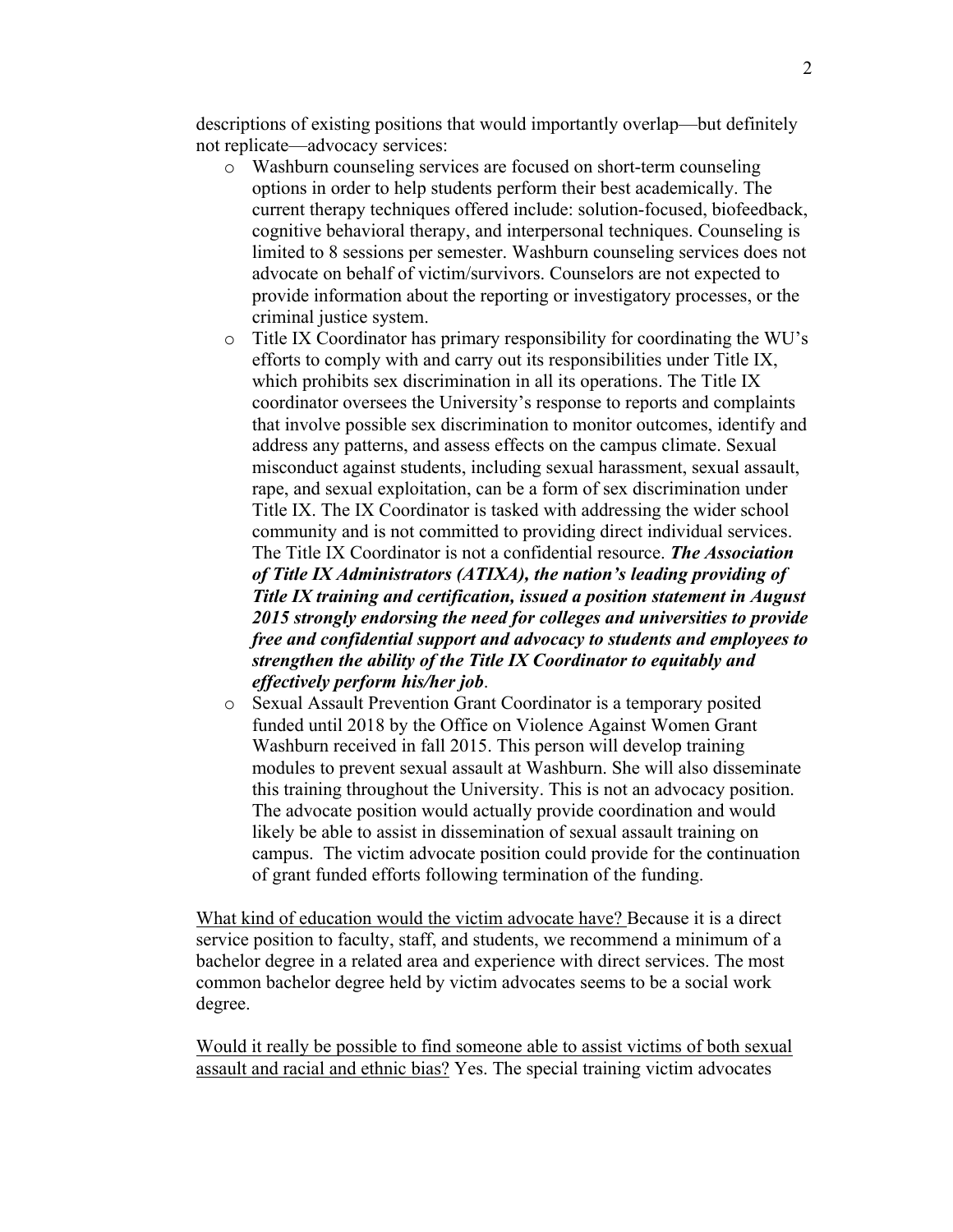receive makes them competent to provide assistance in both areas, as well as other types of victimization.

The need for confidentiality: It is absolutely critical that the victim advocate be a confidential resource on campus. By "confidential" we mean that disclosure to the advocate of sexual victimization would not initiate a university investigation.

Studies repeatedly demonstrate that confidentiality helps establish an environment in which victims/survivors feel more comfortable seeking assistance, thereby leading to higher rates of reporting among victims and increasing the likelihood that victims/survivors will participate in the formal investigation process. Recall the Bureau of Justice Statistics study cited above that listed lack of a confidential resource on campus as one of the top three reasons college victims of sexual assault do not report to school authorities.

Moreover, confidentiality plays a key role in the recovery process of victims/survivors by allowing them to exercise power within their right to choose what information to share, with whom, when, and how.

Finally, confidentiality is a respected part of many service providers' ethical codes, including the ethics codes of all of the helping professions represented on this campus.

Would this be a full-time position? Yes.We anticipate that the number of students/employees seeking advocacy services will start out small and then grow considerably every year as trust in the advocate grows. This has been the case at other colleges and universities, including neighboring K-State and KU, which report 50% increases in the number of students seeking advocacy services per year. In order to build this trust, the victim advocate will need to spend considerable time doing outreach to students, faculty, and staff. In addition to doing outreach and providing services to clients, at Washburn, the advocate could serve as a dissemination vehicle for the sexual assault prevention education curricula that will be developed by the newly hired sexual assault prevention grant coordinator.

## Logistics: This statement purposefully refrains from specificity on many important logistical points. *We feel it is important to first build broad support for hiring a victim advocate before becoming too focused on logistics*.

Moreover, we recognize that an advocate would be an administrative position. It is not our intention to dictate to the administration exactly how the position should function.

With this statement, we do ask, however, that faculty and staff with expertise in victim advocacy be given a prominent role in the hiring process to select the confidential victim advocate and in determining the institutional processes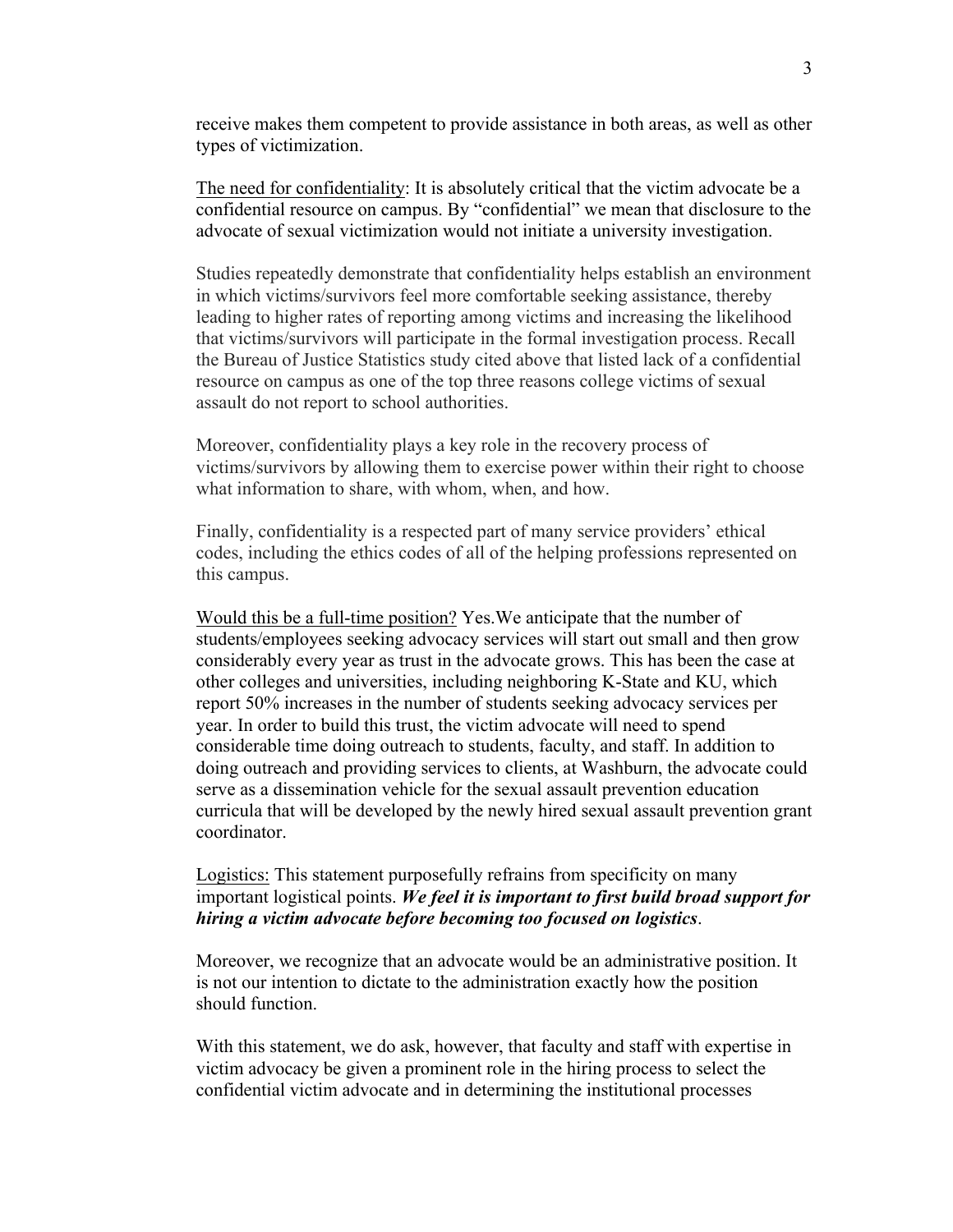through which the confidential victim advocate would work with the Title IX officer and fit within the broader structure of the University. It is very important faculty and staff members trust the advocate because they must feel comfortable referring students to them in crisis situations.

The working group that drafted the statement certainly has ideas and recommendations about how the position *could* fit within the university's existing structure. Regarding organization and institutional hierarchy:

- o We request that the position not report to the Title IX Coordinator
- o The position could report directly to the president, as the IRB chair currently does. This would provide greater autonomy to the victim advocate.
- o The advocate position could alternatively report to the Vice President of Student Life, as Counseling Services currently does.
- o A question has been raised about how an advocate would handle a situation in which competing parties claimed the need for assistance. In civil cases, the advocate would likely need to refrain from providing services to competing claimants. In criminal disputes, WU could establish that a false claim is not a condition for which its advocate provides services.

Why can't these services be provided by a community partner? It is our recommendation that Washburn should provide advocacy services directly rather than working through a community partner to provide these services. As explained above, to be effective, the advocate will need to work to build trust on campus. It is thus critical that the advocate be a full-time, highly visible and accessible member of the campus community. Moreover, the advocate will need to have in-depth understanding of the campus community and culture. A college campus is a unique community requiring an advocate that has a comprehensive understanding of student life. An essential skill set for victim advocates is safety planning. If a student decides to report, or more importantly not report, a safety plan would be developed with the victim that addresses the unique features of academic setting. No student should be in a situation where fear and avoidance of a perpetrator drives decisions to attend class or withdraw from the university. A victim advocate would provide the support and safety planning requisite to retention and continued academic performance. In addition, it is important for this position to be a WU position so that WU can protect it from political issues in the Topeka community that might impact a community partner's ability to provide services to Washburn. All of this is not to say, however, that WU's advocate could not also coordinate with community partners in some areas.

Mitigating Faculty Members' Responsibility to Report: Though this is a logistical detail to be determined later, some of the motivation for writing this statement comes from the hope that the presence of a confidential victim advocate would mitigate faculty members' mandated responsibility under Washburn's nondiscrimination policy to report instances of sexual assault or harassment disclosed